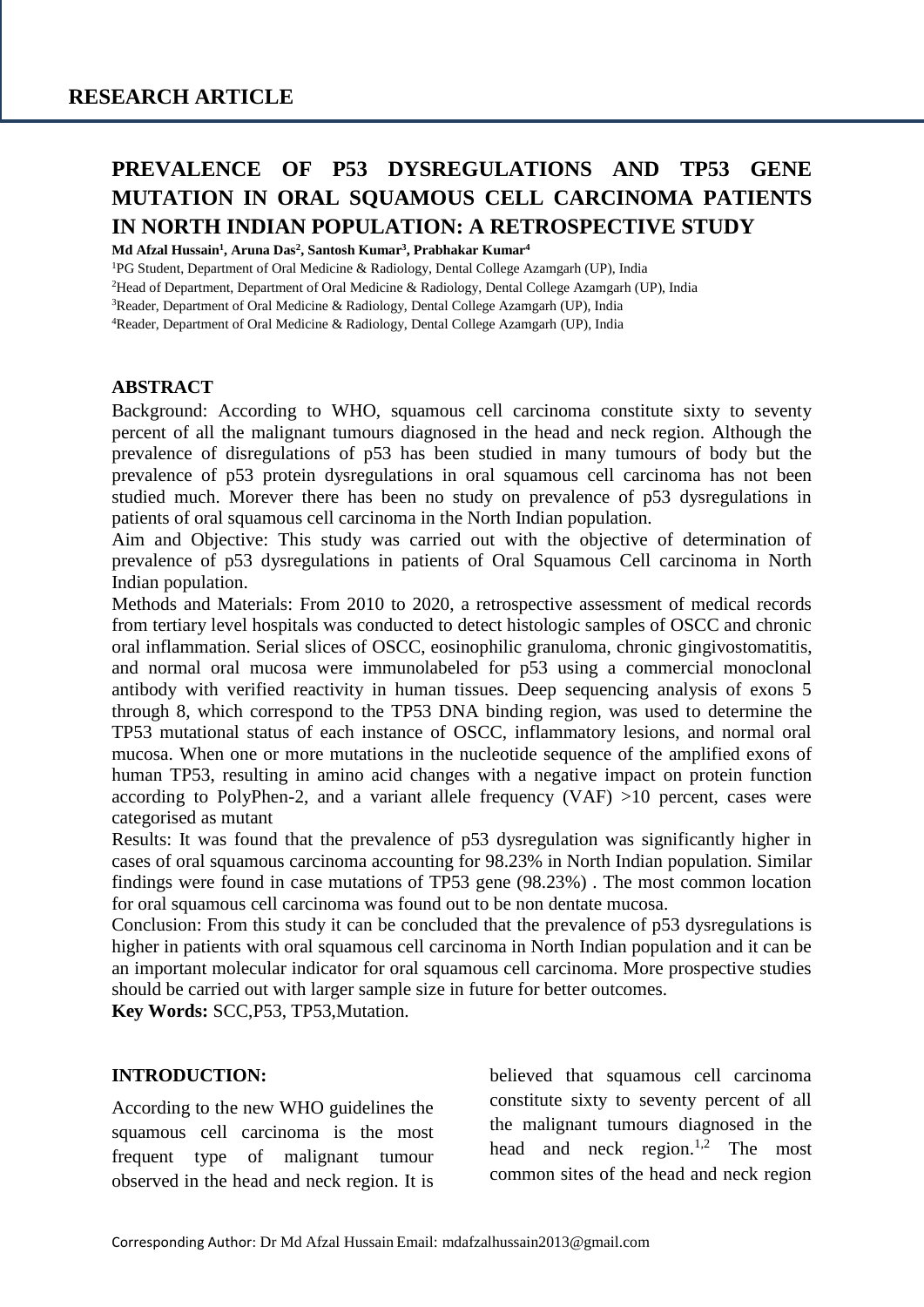involved are ventral surface of tongue, floor of the mouth, buccal mucosa etc. Clinically it is generally found in the form of non healing ulcero-profilerative growth with indurated margins. There may be overlying sloughing of tissues as a result of necrosis of tissues. The oral squamous cell carcinoma can be locally invasive and can cause destruction of underlying tissue in uncontrolled manner.<sup>3,4</sup> Sometimes it may be present in the form of nodular swelling which may be firm in the initial stages but becomes large ulcerative lesion in due course. There is reported evidence suggesting the metastasis of these malignancies in the regional areas as well as the distant areas of the body.<sup>5,6</sup>

But the main reason of death in patients with oral squamous cell carcinoma is due to the complications associated with the primary tumour. These complications are evident earlier in comparison to the appearance of the malignant stage of the carcinoma of oral cavity. The number of deaths due to OSCC is higher because it is being diagnosed at advanced stage.<sup>7</sup> It is well accepted fact that despite the availability of many advanced treatment modalities mortality due to OSCC has increased in recent years. This is due to the fact that prognosis of any treatment modality for OSCC depends upon the stage in which the OSCC has been diagnosed.<sup>8</sup>

If the diagnosis is made at the earlier stage then the prognosis is quite better. However if the diagnosis is made at later stage then the chances of survival of the patient is very less. Although biopsy is the standard method of diagnosis of oral carcinoma but it cannot give adequate idea about the progress of the disease. This is because it is invasive technique which cannot be carried out at regular intervals. Another important fact is that till the disease appears as malignant cancer clinically it become too late for the patients.<sup>9</sup>

Therefore there is need to look for other indicators which can help in studying the molecular changes being taking place in the oral squamous cell carcinoma. These indicators will help in diagnosing the oral squamous cell carcinoma at early stage even before the appearance of malignant nature of disease. Morever they should help in the progress of the premalignant disease into the malignant diseases. This will certainly help in reducing the mortality due to oral squamous cell carcinoma. Although there are several molecular indicators which can be used for this purpose but p53 protein is the most promising molecular marker.<sup>10</sup>

P53 protein is regulated by the TP53gene. This is an oncosupressor gene. This gene is among the category of those oncogenes which are tumour suppressor in nature. These genes regulate the cell division. If there is mutation in these genes then there will be uncontrolled division of cells leading to formation of neoplasms. Mutation in the TP53 genes cause disregulation of the  $p53$  protein.<sup>11</sup> These disregulations of p53 proteins can be an indicator of the tumour. Although the prevalence of disregulations of p53 has been greater in many tumours of body but the prevalence of p53 protein disregulations in oral squamous cell carcinoma has not been studied much. Morever there has been no study on prevalence of p53 disregulations inpatients of pral squamous cell carcinoma in the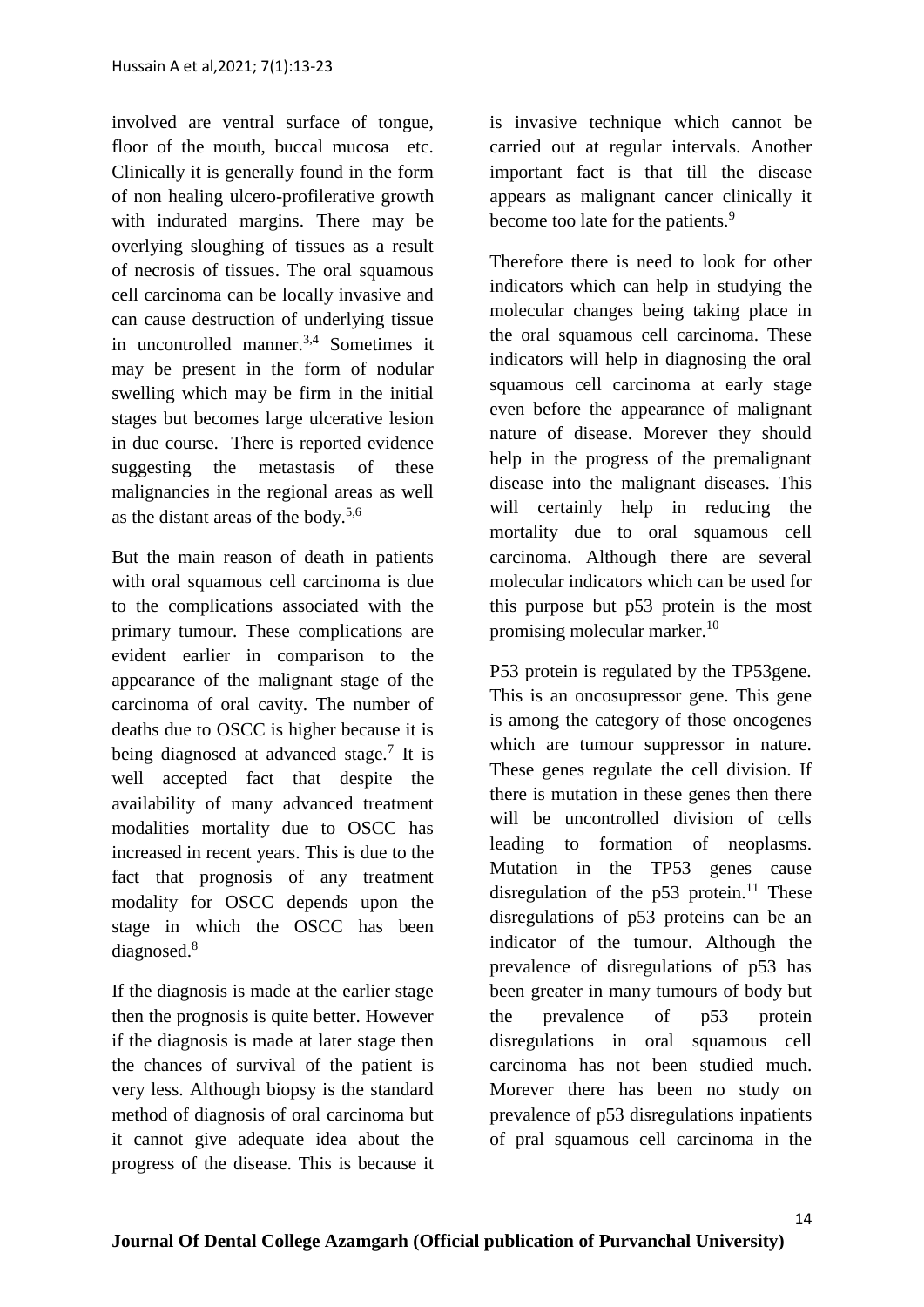North Indian population to the best of knowledge of the authors. $^{12}$ 

Therefore this study was carried out with the objective of determination of prevalence of p53 dysregulations in patients of Oral Squamous Cell carcinoma in North Indian population and correlate it with tobacco use.

## **MATERIALS AND METHODS**

This was a retrospective research based on OSCC tissue samples that had been stored. An ethics committee gave their approval. All of the samples studied were taken as part of ordinary standard care for diagnostic purposes. For the use of clinical data and preserved biological samples for teaching and research, informed consent was obtained.

## **Case inclusion criteria and patient information**

From 2010 to 2020, a retrospective assessment of medical records from tertiary level hospitals was conducted to detect histologic samples of OSCC and chronic oral inflammation. Microscopically, the histologic sections were examined to confirm the diagnosis. All confirmed instances of OSCC were included, along with 10 cases of eosinophilic granuloma and chronic gingivostomatitis each. In addition, 10 oral mucosa post-mortem histologic samples with normal histologic appearance were collected prospectively. The demographic information and tumour location were gathered from patient records. In addition, data on tobacco addiction was gathered.

#### **Histology**

All samples were fixed in 10% neutralbuffered formalin, embedded in paraffin, sectioned at 4 m, and stained with hematoxylin and eosin for histological inspection (HE). Histologic subtype according to previously published criteria, histologic grade according to the Broders' approach (just for the conventional histotype), and mitotic count were all analysed for OSCC (MC). According to Meuten et al., 2016, MC was defined as the total number of mitotic figures in a 2.37 mm2 area (10 fields with a 40x objective and a 10x ocular with a field number of 22 mm). 27 The count was done in ten non-overlapping high-power fields in a row. Fields having necrosis or inflammation were omitted from the analysis. Two of the writers completed all histologic evaluations by consensus (AR1 and PDB).

#### **Immunohistochemistry**

Serial slices of OSCC, eosinophilic granuloma, chronic gingivostomatitis, and normal oral mucosa were immunolabeled for p53 using a commercial monoclonal antibody with verified reactivity in human tissues (Pab 240 clone, BD Biosciences, San Jose, California, USA). Incubation with 0.9 percent hydrogen peroxide in phosphate buffered saline for 10 minutes inhibited endogenous peroxidase activity (PBS, pH 7.2). Microwave slides in citrate buffer (pH 6.0) for 4 cycles of 5 minutes at 750 W for antigen retrieval.

After that, the slides were incubated with a commercial streptavidin-biotin-peroxidase kit (Vectastain Elite ABC Kit) and 3,3 diaminobenzidine (DAB tablets, Diagnostic BioSystems) as chromogen (Vectastain Elite ABC Kit). Papanicolaou's hematoxylin was used as a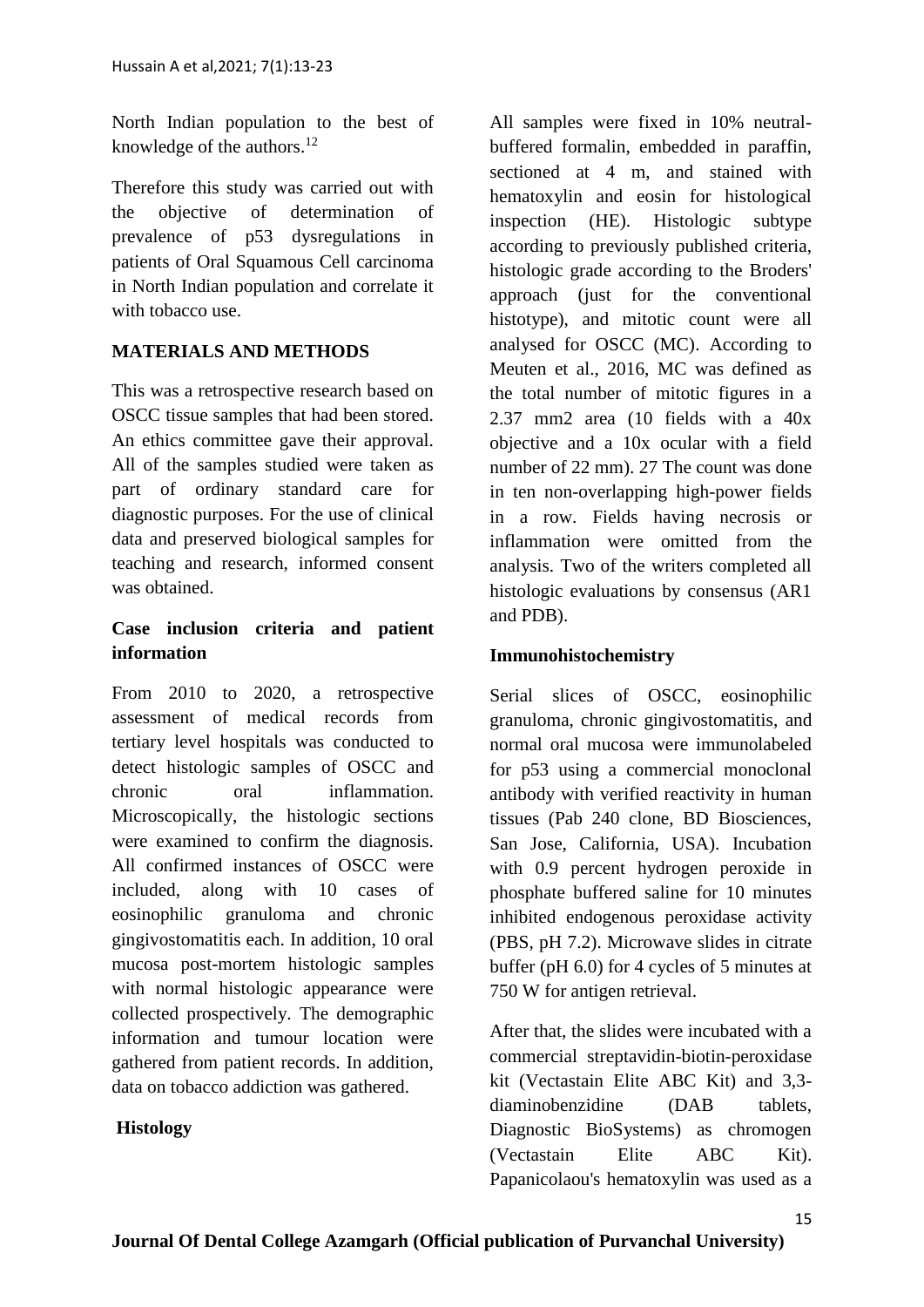counterstain. For the main antibody, a p53 positive FOSCC was employed as a positive control. By removing the main antibody, negative controls were generated. According to prior investigations, cases with at least 20% of p53-immunoreactive epithelial cells were judged positive. Nuclear staining was the only staining that was considered specific.. Interpretation of the p53 IHC staining was performed by two of the authors without prior knowledge of *TP53* mutational status.

### *TP53* **mutation analysis**

Deep sequencing analysis of exons 5 through 8, which correspond to the TP53 DNA binding region, was used to determine the TP53 mutational status of each instance of OSCC, inflammatory lesions, and normal oral mucosa. The MasterPure Complete DNA extraction kit was used to purify DNA from 10 m slices of formalin-fixed and paraffin-embedded (FFPE) tissues (5 for each sample) (Epicentre, code MC85200). If the DNA amplification failed, the case was removed from the research. With the use of tagged primers and multiplex PCR, locus-specific amplicon libraries were created.

A initial PCR amplification for target enrichment was followed by a second, shorter (8-cycle) amplification session to allow barcoding of the template-specific amplicons generated from the first amplification phase. As previously stated, barcoding was done with the Nextera index kit. 29 The amplified products were purified using MagSi-NGSPREP (MagnaMedics) after each PCR step and quantified with the Quantus Fluorometer (Promega, code E6150). The sequencing was done on an Illumina MiSeq sequencer according to the manufacturer's instructions.

When one or more mutations in the nucleotide sequence of the amplified exons of human TP53, resulting in amino acid changes with a negative impact on protein function according to PolyPhen-2, and a variant allele frequency (VAF) >10 percent, cases were categorised as mutant.

#### **Statistical analysis**

All the data collected were put in MS Excel sheet and statistical analysis was carried out with the help of SPSS latest version software. The student t test and chi square test was used for statistical analysis. The level of significance was adjusted at p≤0.05.

### **RESULTS**

When the evaluation was carried out for exposure to tobacco and p53 expression then it was found that there was statistically significant difference. It meant that p53 dysregulation was significantly associated with the tobacco usage. When the evaluation was carried out for exposure to tobacco and TP53 gene mutation then it was found that there was statistically significant difference. It meant that TP53mutation was significantly associated with the tobacco abuse. When evaluation was carried out to find the association of p53 expression with oral squamous cell carcinoma, chronic inflammatory lesions and normal oral mucosa then it was found that maximum p53 dysregulation was observed in the oral squamous cell carcinoma followed by chronic inflammatory lesions, while it was minimum in normal oral mucosa.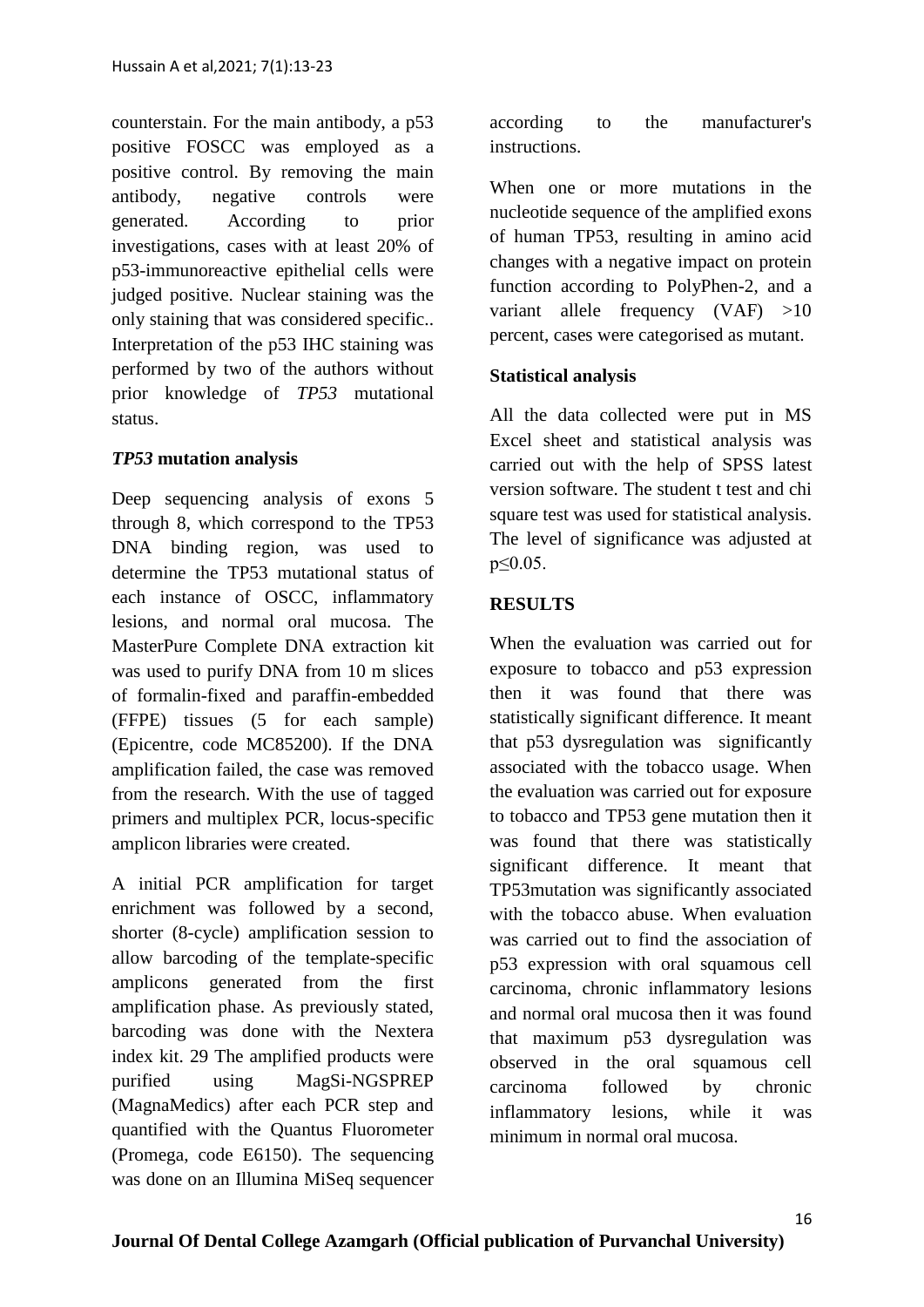The difference was statistically significant.( $p \le 0.05$ ).

When evaluation was carried out to find the association of TP53 gene mutation with oral squamous cell carcinoma, chronic inflammatory lesions and normal oral mucosa then it was found that maximum TP53 mutation was observed in the oral squamous cell carcinoma followed by chronic inflammatory lesions, while it was minimum in normal oral mucosa. The difference was statistically significant.( p ≤ 0.05).When there was evaluation for location of the oral squamous cell carcinoma then it was found that the most common location for the oral squamous cell carcinoma was non dentate mucosa followed by tongue while it was minimum in the dentate mucosa. The difference was statistically significant with p≤0.05. There was evaluation for the p53 dysregulation in the conventional and non conventional histotype. It was found that p53 dysregulation was significantly greater in conventional histotype in comparison to non conventional histotype. There was evaluation for the TP53 mutation in the conventional and non conventional histotype. It was found that TP53 mutation was significantly greater in conventional histotype in comparison to non conventional histotype ( Table 1 and Table 2).

It was found that the prevalence of p53 dysregulation was significantly higher in cases of oral squamous carcinoma accounting for 98.23% in North Indian population. Similar findings were found in case mutations of TP53 gene. The most common location for oral squamous cell carcinoma was found out to be non dentate mucosa.

#### **DISCUSSION**

The oral squamous cell carcinoma can be locally invasive and can cause destruction of underlying tissue in uncontrolled manner. Sometimes it may be present in the form of nodular swelling which may be firm in the initial stages but becomes large ulcerative lesion in due course. There is reported evidence suggesting the metastasis of these malignancies in the regional areas as well as the distant areas of the body. But the main reason of death in patients with oral squamous cell carcinoma is due to the complications associated with the primary tumour. These complications are evident earlier in comparison to the appearance of the malignant stage of the carcinoma of oral cavity.13,14

The number of deaths due to OSCC is higher because it is being diagnosed at advanced stage. It is well accepted fact that despite the availability of many advanced treatment modalities mortality due to OSCC has increased in recent years. This is due to the fact that prognosis of any treatment modality for OSCC depends upon the stage in which the OSCC has been diagnosed. P53 protein is regulated by the TP53gene. This is an oncosupressor gene. This gene is among the category of those oncogenes which are tumour suppressor in nature. These genes regulate the cell division. If there is mutation in these genes then there will be uncontrolled division of cells leading to formation of neoplasms.15,16

Mutation in the TP53 genes cause disregulation of the p53 protein. These disregulations of p53 proteins can be an indicator of the tumour. Although the prevalence of disregulations of p53 has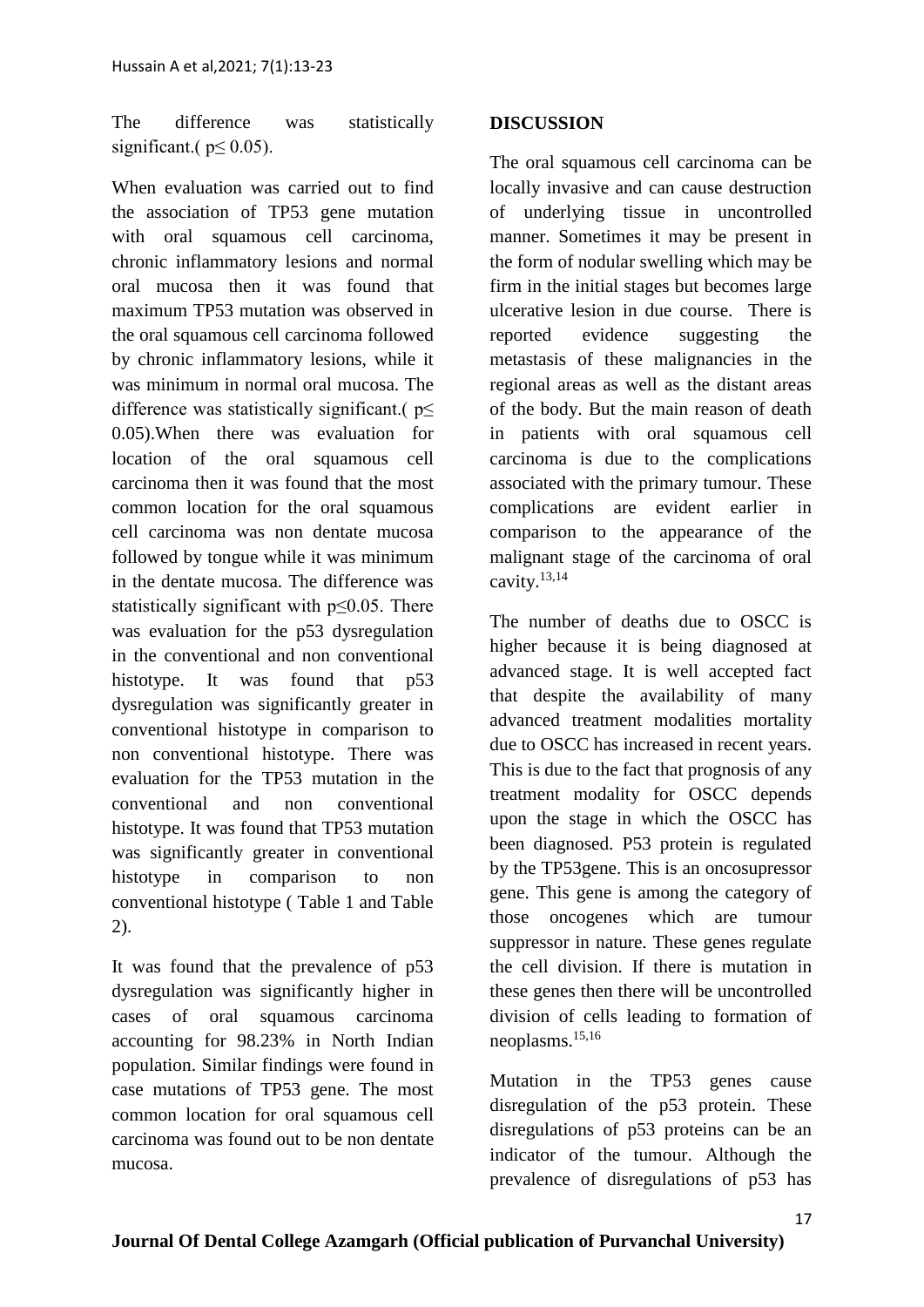been greater in many tumours of body but the prevalence of p53 protein disregulations in oral squamous cell carcinoma has not been studied much. Morever there has been no study on prevalence of p53 disregulations inpatients of pral squamous cell carcinoma in the North Indian population to the best of knowledge of the authors. $17,18$ 

It was found in our study that the prevalence of p53 dysregulation was significantly higher in cases of oral squamous carcinoma accounting for 98.23% in North Indian population. Similar findings were found in case mutations of TP53 gene. The most common location for oral squamous cell carcinoma was found out to be non dentate mucosa. Several studies has been carried out in past in other populations to find out the prevalence of p53 dysregulations. In most of these studies the results has been in accordance with the results of our study. $19,20$ 

 When the evaluation was carried out for exposure to tobacco and p53 expression then it was found that there was statistically significant difference. It meant that p53 dysregulation was significantly associated with the tobacco usage. When the evaluation was carried out for exposure to tobacco and TP53 gene mutation then it was found that there was statistically significant difference. It meant that TP53mutation was significantly associated with the tobacco abuse. Several studies has been carried out in past in other populations to find out the prevalence of TP53 gene mutation. In most of these studies the results has been in accordance with the results of our study. $21,22$ 

When evaluation was carried out to find the association of p53 expression with oral squamous cell carcinoma, chronic inflammatory lesions and normal oral mucosa then it was found that maximum p53 dysregulation was observed in the oral squamous cell carcinoma followed by chronic inflammatory lesions, while it was minimum in normal oral mucosa. The difference was statistically significant.( $p \leq$ 0.05). Several studies has been carried out in past in other populations to find out the prevalence of p53 dysregulations. In most of these studies the results are mostly similar with the results of our study. $23,24$ 

When evaluation was carried out to find the association of TP53 gene mutation with oral squamous cell carcinoma, chronic inflammatory lesions and normal oral mucosa then it was found that maximum TP53 mutation was observed in the oral squamous cell carcinoma followed by chronic inflammatory lesions, while it was minimum in normal oral mucosa. The difference was statistically significant.( $p$  < 0.05). Several studies has been carried out in past in other populations to find out the prevalence of TP53 gene mutation. In most of these studies the results has been in accordance with the results of our study. $25,26$ 

When there was evaluation for location of the oral squamous cell carcinoma then it was found that the most common location for the oral squamous cell carcinoma was non dentate mucosa followed by tongue while it was minimum in the dentate mucosa. The difference was statistically significant with p≤0.05. Several studies has been carried out in past in other populations with same aim and objective. In most of these studies the results has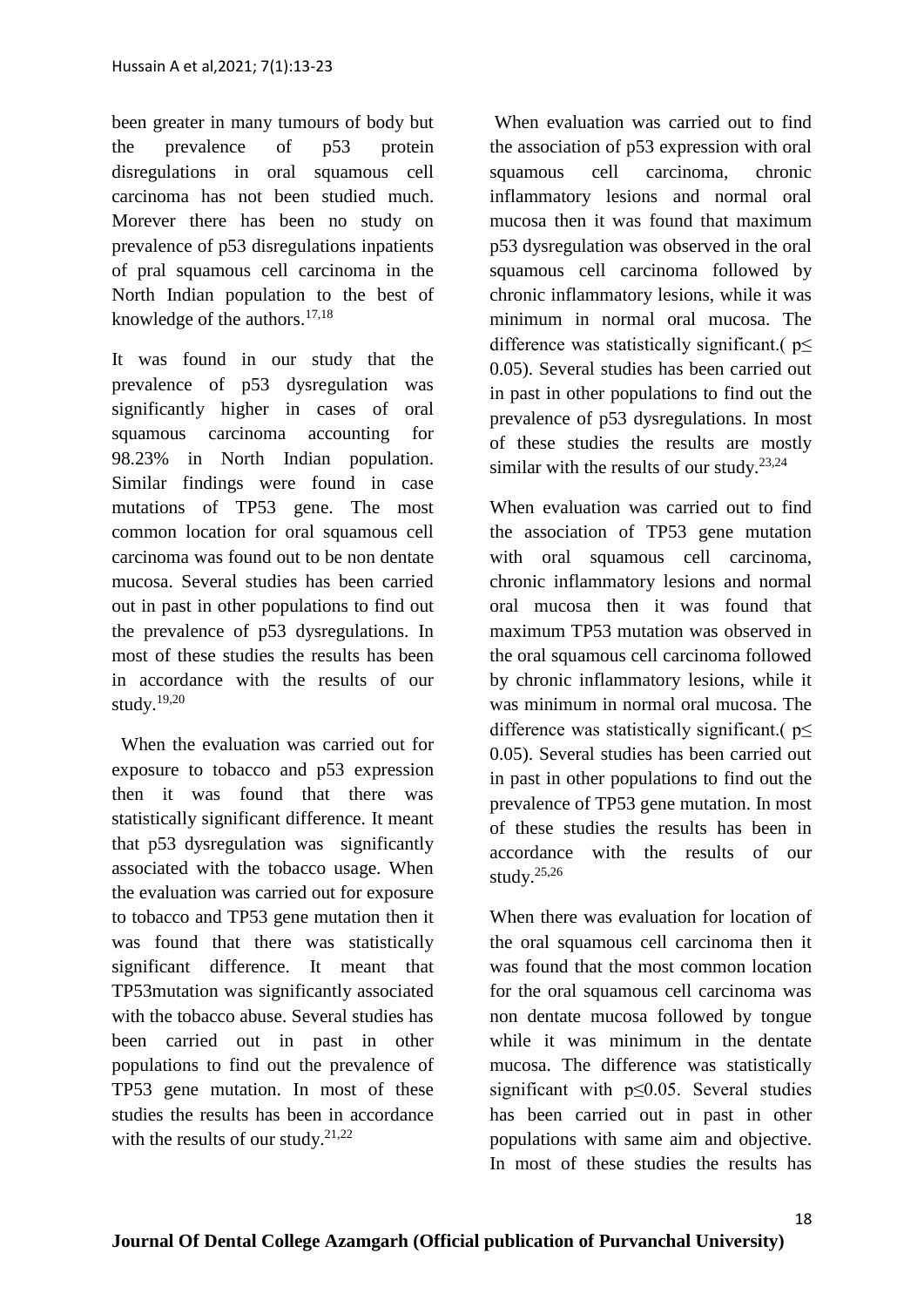been in accordance with the results of our study.<sup>27,28</sup>There was evaluation for the  $p53$ dysregulation in the conventional and non conventional histotype. It was found that p53 dysregulation was significantly greater in conventional histotype in comparison to non conventional histotype. There was evaluation for the TP53 mutation in the conventional and non conventional histotype. It was found that TP53 mutation was significantly greater in conventional histotype in comparison to non conventional histotype. Several studies has been carried out in past in other populations to find out the prevalence of p53 dysregulations and gene TP53gene mutations. In most of these studies the results had resemblance with the results of our study.

Although the prevalence of disregulations of p53 has been greater in many tumours of body but the prevalence of p53 protein disregulations in oral squamous cell

**REFERENCES:**

.

- 1. Stebbins KE, Morse CC, Goldschmidt MH. Feline oral neoplasia: a ten-year survey. Vet Pathol. 1989; 26: 121– 128 https://doi.org/10.1177/03009858890 2600204 PMID: 2711569
- 2. Withrow SJ, Liptak JM. Cancer of the gastrointestinal tract. In Withrow SJ, Vail DM, Page RL Small Animal Clinical Oncology. St. Louis: Elsevier. 2013. pp. 381–383.
- 3. Bilgic O, Duda L, Sànchez MD, Lewis JR. Feline Oral Squamous Cell Carcinoma: Clinical Manifestations and Literature Review. J Vet Dent. 2015; 32(1): 30–40.

carcinoma has not been studied much. Morever there has been no study on prevalence of p53 disregulations inpatients of pral squamous cell carcinoma in the North Indian population to the best of knowledge of the authors.<sup>29</sup>

There were some limitations of this study also. The sample size was small. Besides this study was retrospective in nature. The errors in the preservation of records may have affected the results.

## **CONCLUSION**

From this study it can be concluded that the prevalence of p53 dysregulations is higher in patients with oral squamous cell carcinoma in North Indian population and it can be an important molecular indicator for oral squamous cell carcinoma. More prospective studies should be carried out with larger sample size in future for better outcomes

https://doi.org/10.1177/ 089875641503200104 PMID: 26197688

- 4. Hutson CA, Willauer CC, Walder EJ, Stone JL & Klein MK. Treatment of mandibular squamous cell carcinoma in cats by use of mandibulectomy and radiotherapy: seven cases (1987– 1989). J Am Vet Med Assoc. 1992; 201: 777–781. PMID: 1399785
- 5. Postorino-Reeves NC, Turrel JM, Withrow SJ. Oral squamous cell carcinoma in the cat. J Am Anim Hosp Assoc. 1993; 29: 438–441.
- 6. Hayes AM, Adams VJ, Scase TJ, & Murphy S. Survival of 54 cats with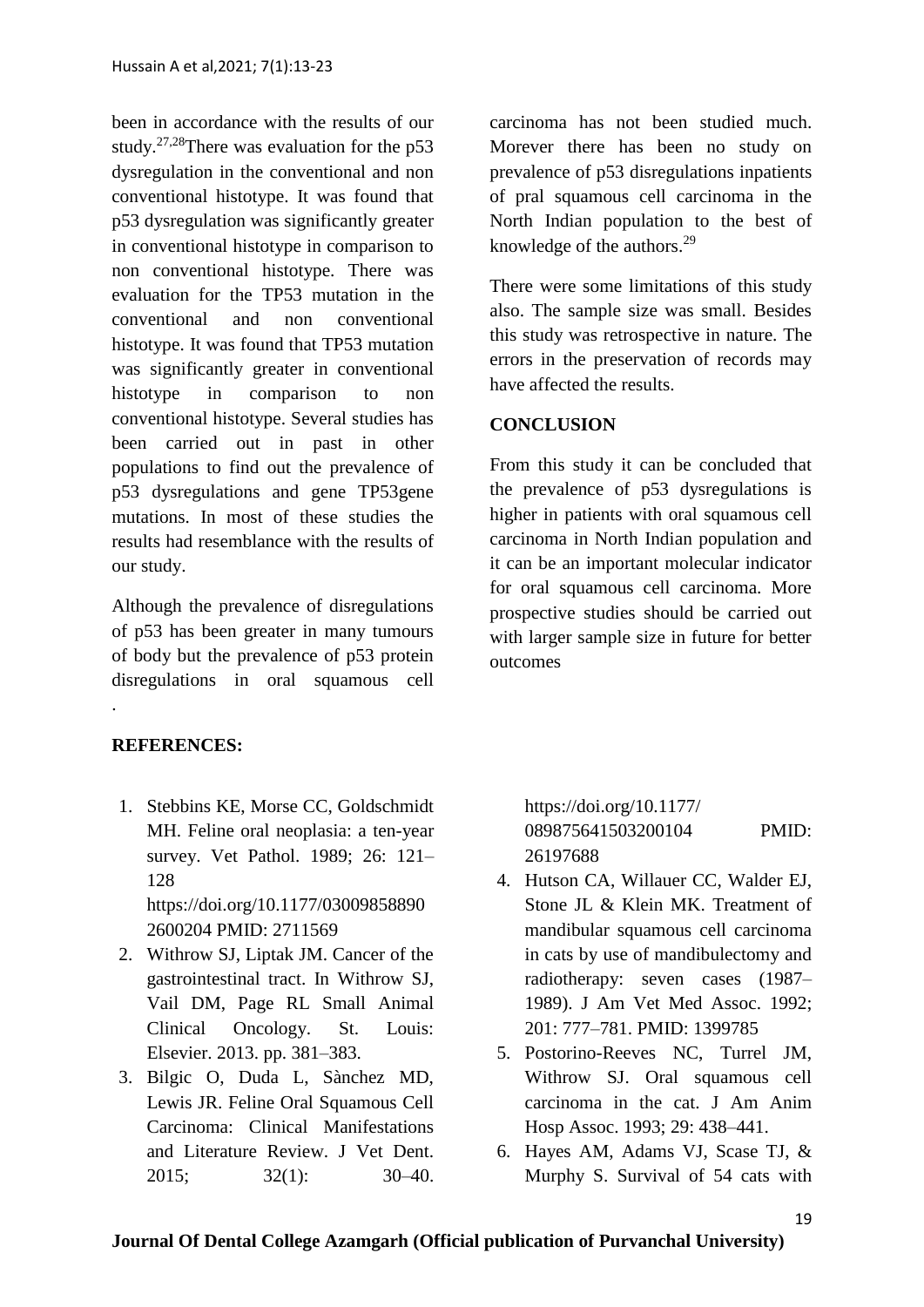oral squamous cell carcinoma in United Kingdom general practice. J Small Anim Pract. 2007; 48: 394– 399. https://doi.org/10.1111/j. 1748- 5827.2007.00393.x PMID: 17559521

- 7. Marconato L, Buchholz J, Keller M, Bettini G, Valenti P, Kaser-Hotz B. Multimodal therapeutic approach and interdisciplinary challenge for the treatment of unresectable head and neck squamous cell
- 8. Piegols HJ, Takada M, Parys M, Dexheimer T, Yuzbasiyan Gurkan V. Investigation of novel chemotherapeutics for feline oral squamous cell carcinoma. Oncotarget. 2018; 9: 33098–33109. https://doi.org/10. 18632/oncotarget.26006 PMID: 30237854
- 9. Finlay CA, Hinds PW, Levine AJ. The p53 proto-oncogene can act as a suppressor of transformation. Cell. 1989; 5: 1083–1093.
- 10. Kumar V, Abbas AK, Aster JC. Neoplasia. In Robbins and Cotran's Pathologic Basis of Disease. 9th edition. Philadelphia: Elsevier. 2015. pp. 290–296.
- 11. Giaccia AJ, Kastan MB. The complexity of p53 modulation: emerging patterns from divergent signals. Genes Dev. 1998; 12: 2973– 2983. PMID: 9765199
- 12. Iggo R, Gatter K, Bartek J, Lane D, Harris AL. Increased expression of mutant forms of p53 oncogene in primary lung cancer. Lancet. 1990; 335:675–679. PMID: 1969059
- 13. Baas IO, Mulder JW, Offerhaus GJ, Vogelstein B, Hamilton SR. An evaluation of six antibodies for immunohistochemistry of mutant p53 gene product in archival colorectal

neoplasms. J Pathol. 1994; 172: 5–12. https://doi.org/10.1002/path.17117201 04 PMID: 7931827

- 14. Nambiar PR, Jackson ML, Ellis JA, Chelack BJ, Kidney BA, Haines DM. Immunohistochemical detection of tumor suppressor gene p53 protein in feline injection site-associated sarcomas. Vet Pathol. 2001; 38: 236– 238. https://doi.org/10.1354/vp.38-2- 236 PMID: 11280384
- 15. Brennan JA, Boyle JO, Koch WM, Goodman SN, Hruban RH, Eby YJ, et al. Association between cigarette smoking and mutation of the p53 gene in squamous-cell carcinoma of the head and neck. N Engl J Med. 1995; 332: 712–717. https://doi.org/10.1056/NEJM199503 163321104 PMID: 7854378
- 16. Partridge M, Costea DE, Huang X. The changing face of p53 in head and neck cancer. Int J Oral Maxillofac Surg. 2007: 36: 1123–1138. https://doi.org/10.1016/j.ijom.2007.06 .006 PMID: 17875383
- 17. Zhou G, Liu Z, Myers JN. TP53 Mutations in Head and Neck Squamous Cell Carcinoma and Their Impact on Disease Progression and Treatment Response. J Cell Biochem. 2016; 117: 2682–2692. https://doi.org/10.1002/jcb.25592 PMID: 27166782
- 18. Taylor D, Koch WM, Zahurak M, Shah K, Sidransky D, Westra WH. Immunohistochemical detection of p53 protein accumulation in head and neck cancer: correlation with p53 gene alterations. Hum Pathol. 1999; 30: 1221–1225. PMID: 10534171
- 19. Gasco M, Crook T. The p53 network in head and neck cancer. Oral Oncol. 2003; 39: 222–231. PMID: 12618194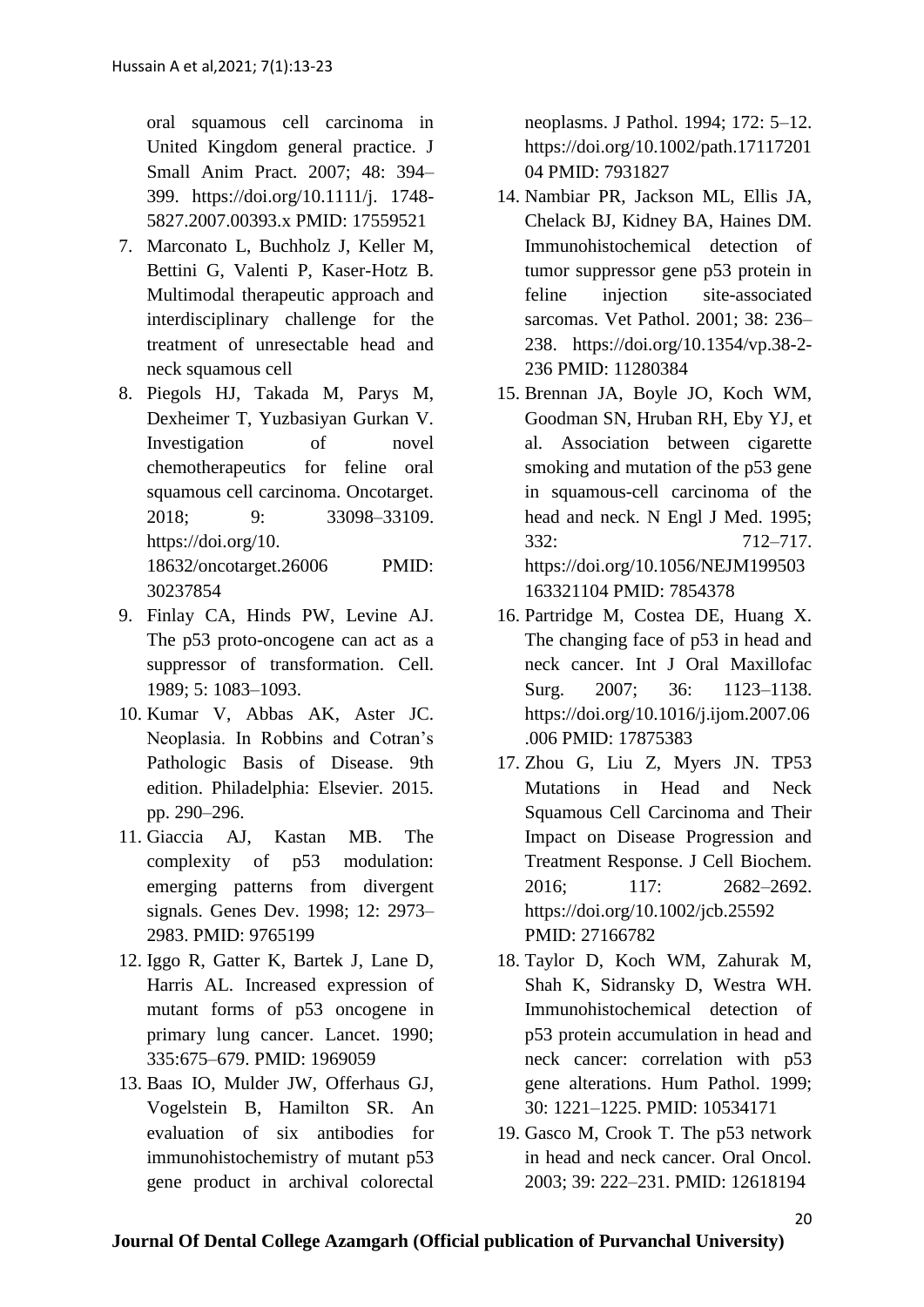- 20. Teifke JP, Lo¨hr CV. Immunohistochemical detection of p53 overexpression in paraffin waxembedded squamous cell carcinomas of cattle, horses, cats and dogs. J Comp Pathol. 1996; 114: 205–210. PMID: 8920221
- 21. Snyder LA, Bertone ER, Jakowski R, Dooner MS, Jennings-Ritchie J, & Moore AS. P53 expression and environmental tobacco smoke exposure in feline oral squamous cell carcinoma. Vet Pathol. 2004; 41: 209–214. https://doi.org/10.1354/vp.41-3-209

PMID: 15133168

- 22. Supsavhad W, Dirksen WP, Hildreth BE, Rosol TJ. p16, pRb, and p53 in Feline Oral Squamous Cell Carcinoma. Vet Sci. 2016; 3: 18.
- 23. Mayr B, Blauensteiner J, Edlinger A, Reifinger M, Alton K, Schaffner G, et al. Presence of p53 mutations in feline neoplasms. Res Vet Sci. 2000; 68: 63–70.

https://doi.org/10.1053/rvsc.1999.033 9 PMID: 10684760

- 24. Nemec A, Murphy B, Kass PH, Verstraete FJM. Histological Subtypes of Oral Non-tonsillar Squamous Cell Carcinoma in Dogs. J Comp Pathol. 2012; 147: 111–120. https://doi.org/10.1016/j.jcpa.2011.11. 198 PMID: 22300705
- 25. Munday JS, Lo¨hr CV, Kiupel M. Tumors of the alimentary tract. In Meuten DJ, Tumors in Domestic Animals. Ames, Iowa: John Wiley & Sons Inc. 2017. pp. 503–508.
- 26. Goldschmidt MH, Goldschmidt KH. Epithelial and Melanocytic Tumors of the Skin. In Meuten DJ Tumors in

domestic animals. Ames, Iowa: John Wiley & Sons Inc. 2017. pp. 97–99.

- 27. Meuten DJ, Moore FM, George JW. Mitotic Count and the Field of View Area: Time to Standardize. Vet Pathol. 2016: 53: 7–9. https://doi.org/10.1177/03009858155 93349 PMID: 26712813
- 28. Munday JS, Aberdein D. Loss of Retinoblastoma Protein, But Not p53, Is Associated With the Presence of Papillomaviral DNA in Feline Viral Plaques, Bowenoid In Situ Carcinomas, and Squamous Cell Carcinomas. Vet Pathol. 2012; 49: 538–545 https://doi.org/10.1177/03009858114

19534 PMID: 21930804

29. Morandi L, Righi A, Maletta F, Rucci P, Pagni F, Gallo M, et al. Somatic mutation profiling of hobnail variant of papillary thyroid carcinoma. Endocr Relat Cancer. 2017; 24: 107– 117. https://doi.org/10.1530/ ERC-16- 0546 PMID: 28062544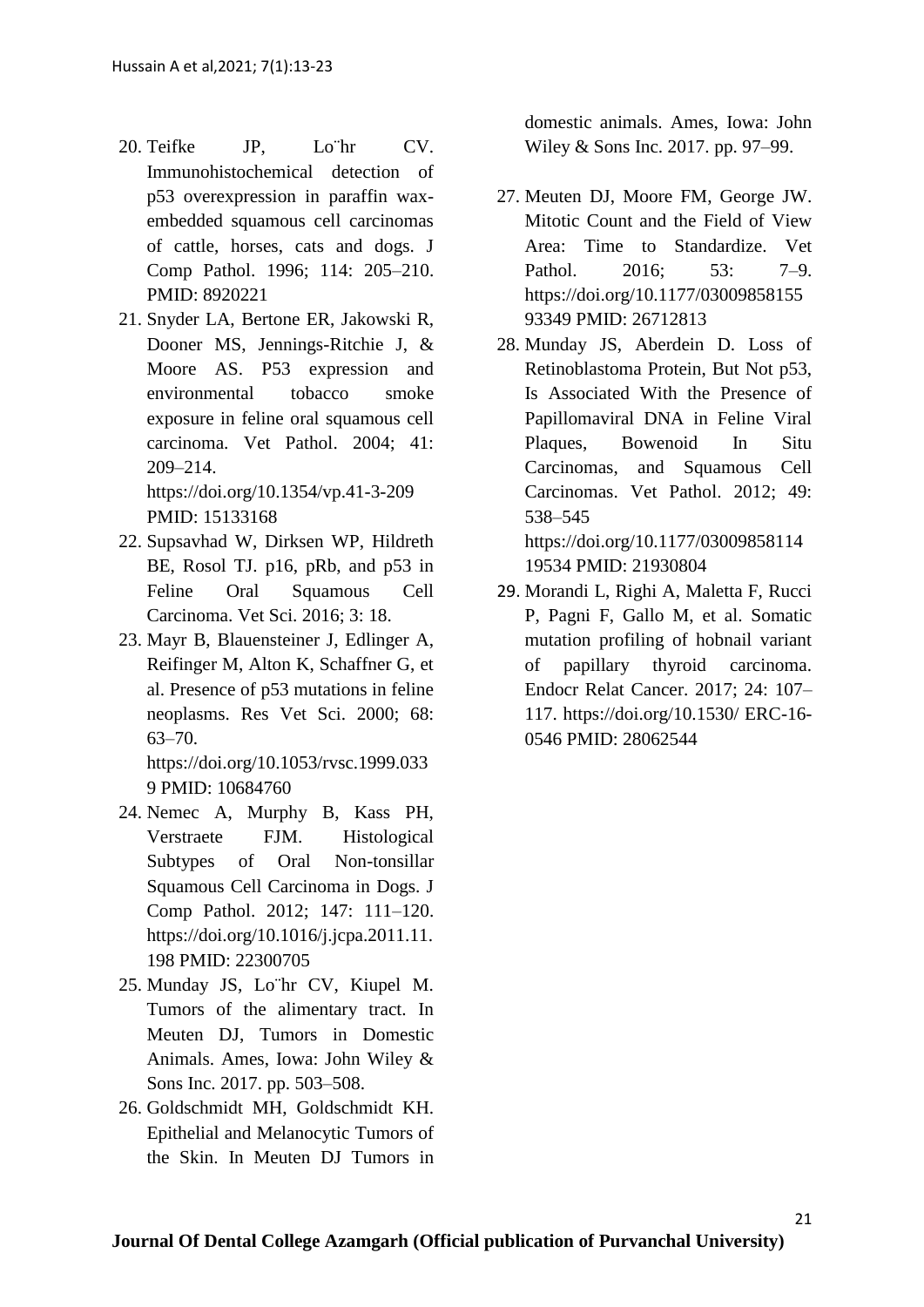## **TABLES:**

# Table 1: **Relationship between p53 dysregulations and other clinicopathological variables in 61 histological samples of oral mucosa**

| <b>Variable</b>                       | p53 expression<br>p53 expression |          | P value |
|---------------------------------------|----------------------------------|----------|---------|
|                                       | dysregulation                    | normal   |         |
| Exposure to Tobacco $(n = 61)$        |                                  |          |         |
| Exposed                               | 51.12%                           | 22.31%   | 0.03    |
| Not exposed                           | 68.24%                           | 67.21%   |         |
|                                       |                                  |          |         |
| Diagnosis ( $n = 61$ )                |                                  |          |         |
| Oral Squamous Cell Carcinoma          | 98.23%                           | 01.13%   | 0.001   |
| <b>Chronic Inflammatory Lesions</b>   | 49.23%                           | 40.21%   |         |
| Normal oral mucosa                    | 31.21%                           | 33.31%   |         |
|                                       |                                  |          |         |
| OSCC location $(n = 30)$              |                                  |          |         |
| Non-dentate mucosa                    | 80.21%                           | 19.21%   | 0.03    |
| Tongue                                | 14.21%                           | 6.46%    |         |
| Dentate jaws                          | 6.31 %                           | 28.21%   |         |
|                                       |                                  |          |         |
| OSCC histotype $(n = 31)$             |                                  |          |         |
| Conventional                          | 75.49%                           | 21.21%   | 0.01    |
| Non conventional                      | 24.21%                           | 10.45%   |         |
|                                       |                                  |          |         |
| Conventional OSCC degree of           |                                  |          |         |
| differentiation ( $n = 31$ )          |                                  |          |         |
| Well differentiated                   | 33.21%                           | 56.29%   |         |
| Moderately/poorly<br>differentiated   | 66.79%                           | 43.71%   | 0.04    |
|                                       |                                  |          |         |
| OSCC MC $(n = 31)$ (median,<br>range) | $7 - 86$                         | $5 - 82$ | 0.388   |